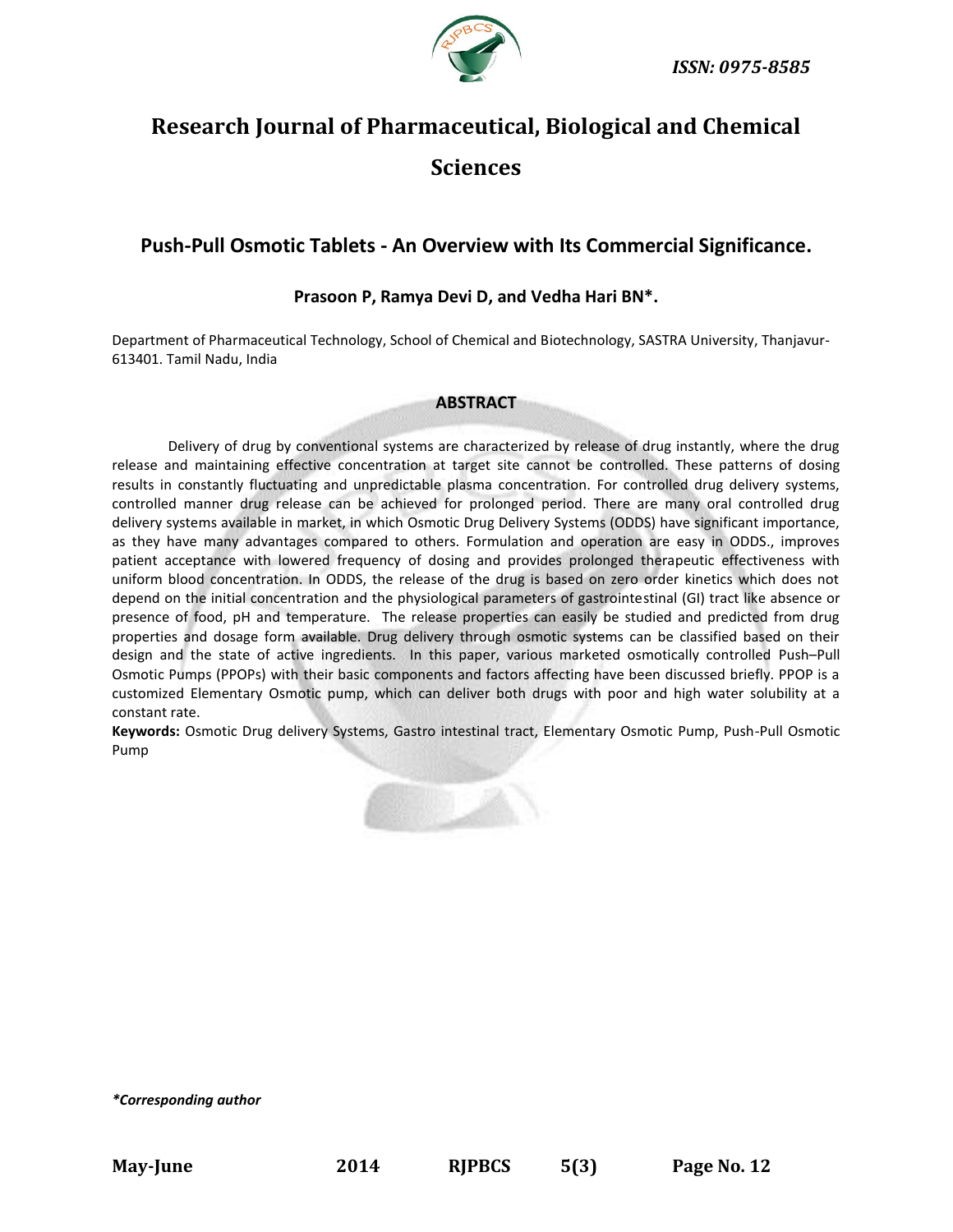

### **INTRODUCTION**

Controlled release through oral route has been preferred among all the novel drug delivery systems as they can deliver pharmaceutical agents in a controlled manner for a prolonged time period. The drug release from oral conventional systems is characterized by uncontrolled, instantaneous drug release, where maintaining an effective target site concentration is practically impossible. So, a significant variation in bioavailability of the active moiety from these systems occurs based on various factors such as physic-chemical properties of the drug, presence of excipients and different physiological factors of GI tract. This limitation can be overcome by a proper design by controlling or modulating the release of drug from the formulation. Major class of controlled drug delivery systems comes under reservoir, matrix or osmotic systems. But matrix and reservoir type posses various drawbacks such as, bioavailability variations due to various physiological factors like absence or presence of food, GI tract pH and its moltility. Osmotic Drug Delivery Systems (ODDS) [1] have an unique advantage over other systems, as various physiological factors of gut lumen have no effect on delivery of the drug from the system and the prediction of release properties from known drug properties and formulation is easy. Drug releases from these dosage forms are not influenced by pH and other physiological factors to a large extend and by optimization of drug properties and the dosage form it is possible to modulate the drug release characteristics. Drug delivery in ODDS is follows controlled release pattern over a prolonged time period based on the mechanism of osmosis. There have been significant advances in the area of Oral osmotically Driven Systems (OODS) during the past three decades. The number of commercially available OODS has doubled in the last 10 years. Push pull osmotic pump is a type of modified Elementary Osmotic pump (EOP) by which the delivery of drug which are poorly water soluble and drugs which are water soluble can be achieved at a constant rate. EOP [1-8] is the most uncomplicated model of osmotic pump because, no special equipments or technology are needed for it. The EOP is composed of a monolayered tablet core composed of drug which is water soluble along with an osmotic agent or without it and as a whole is known as tablet core. The core tablet coated with a semipermeable membrane, when administered orally, absorbs water from GI tract into the core through the semipermeable membrane and the drug gets dissolved in it. The solution of drug is eliminated out through the delivery orifice at a constant rate until entire drug is released outside the system and follows zero order release kinetics until the osmotic pressure difference between outside and inside the semipermeable membrane attains equilibrium. Even though these osmotic pumps can deliver almost 60-80% of its constituents at a constant rate, it shows a shorter lag time of half an hour to 1 hour as these setup hydrates before zero order drug release from EOP [9]. And the major demerit of EOP is that, it is suitable only for the delivery of drugs which are water soluble [9,10]. This limitation is beaten, by developing a modified class of osmotic pump, Push-Pull Osmotic Pump (PPOP).

### **Push-Pull Osmotic Pumps**

Push-pull osmotic pump (PPOP) or push-pull osmotic systems [1-8], is one of the widely used delivery system used to retard the release of poorly soluble drugs. They have been successfully manufactured and marketed to deliver drugs for various indications, such as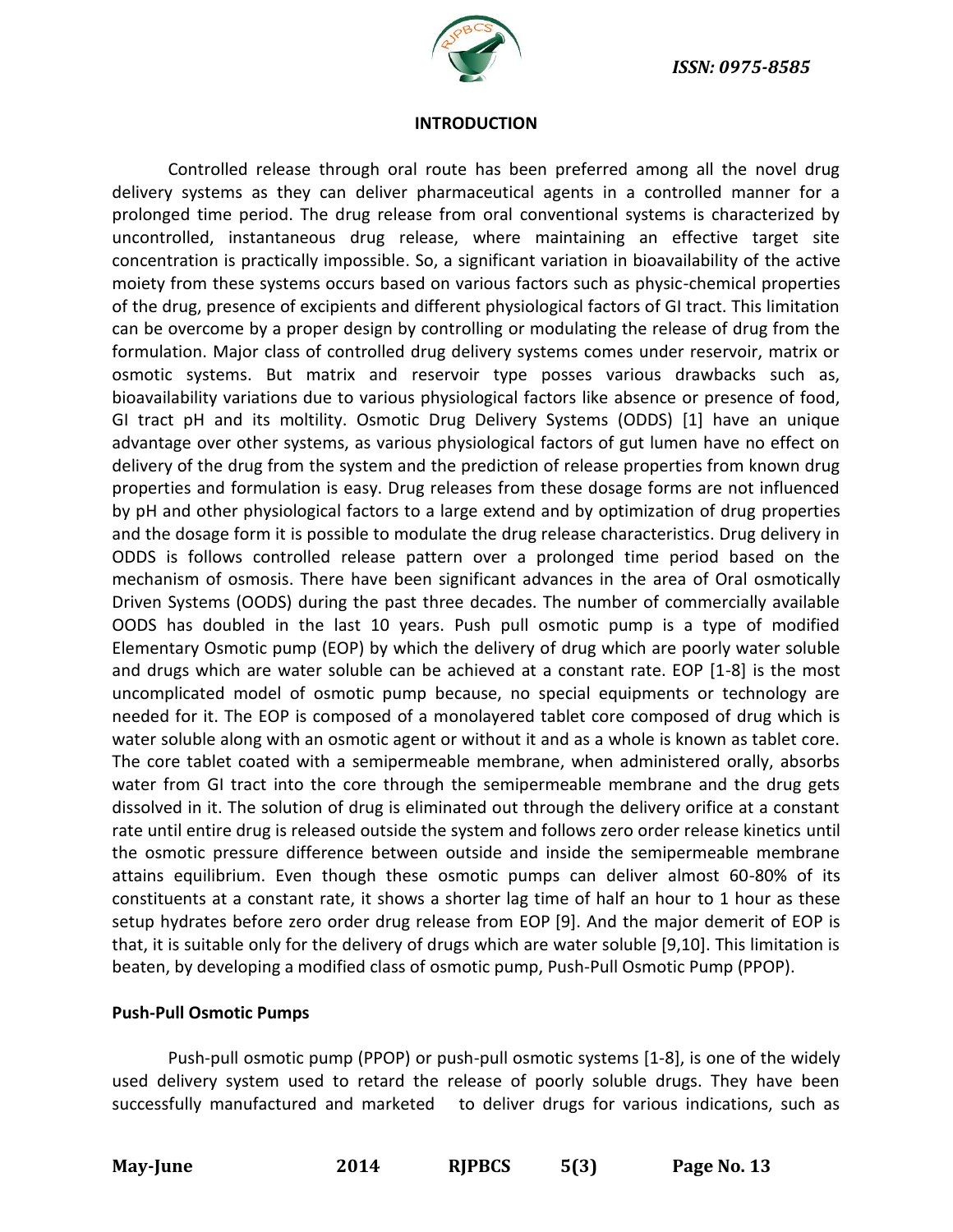

hyperglycemia, hypertension, angina, for once a day toms of urgency, frequency and in continuance and for asthma. PPOS have been proved as a mode of drug delivery to show reduction in food interaction, which is usually found in the case of poorly soluble drug substances [11], enables a once-a-day administration and hence improves treatment tolerability as well as patient compliance [9].Push pull osmotic pump is a modified multi chamber Elementary osmotic pump, which can deliver both poorly water-soluble and highly water soluble drugs at a constant rate. PPOP looks like a typical two layered tablet with a semipermeable membrane. PPOP consist of a compressed bilayer tablet core, enveloped with a semipermeable membrane coat. One layer ie; drug layer (depict as the upper layer) consist of drug in a formulation along with polymeric osmotic agents for forming an *in-situ* drug suspension. The drug layer later absorbs water. Second layer, responsible for pushing the drug layer, is composed of osmotic and colouring agents, expansion polymer and tablet excipients. The two layers are developed separately and compressed together by tablet press to form a single, double layered tablet core. The tablet core is then coated with semi permeable membrane long with a flux regulator that regulates water flux into both layers surrounding the system. After coating and drying, a small hole is drilled through the membrane on the drug layer side of the tablet by a laser or mechanical drill. Various components of PPOPS are illustrated in Fig 1.





**Figure 1: Components of PPOPs**

# **Mechanism of Action of PPOPS**

Push-Pull Osmotic Pumps, on interaction with aqueous medium attracts water into the system and water is absorbed through the porous networks in the coat. On absorption of water, drug layer forms *in-situ* dug suspension and simultaneously push layer expand volumetrically and pushes out the drug suspension out through the drug delivery orifice as demonstrated in Figure 2.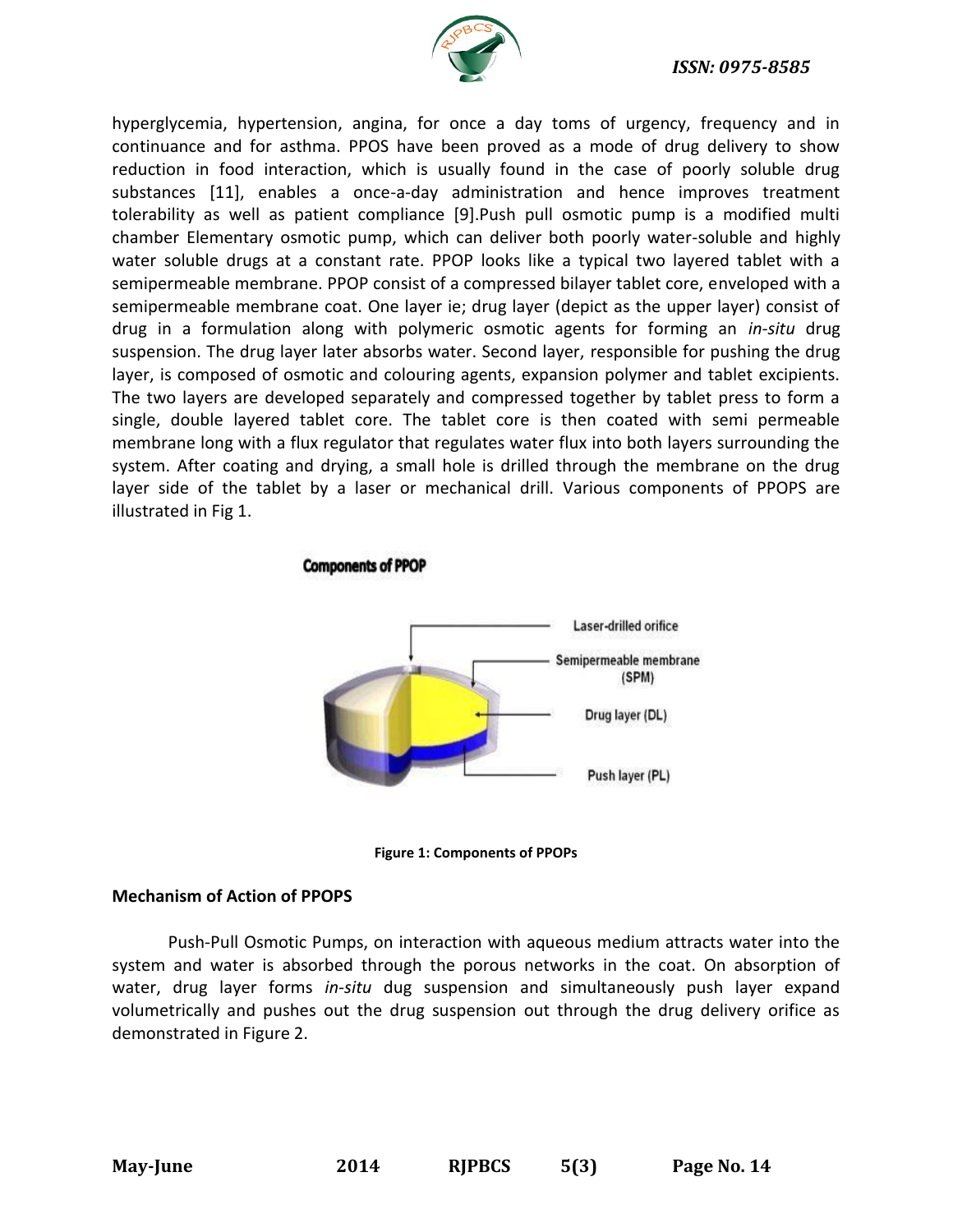

### **Mechanism of action of PPOP**





# **Historical Aspects of Push-Pull Osmotic Pumps**

The first report of developing bilayered PPOS was in 1980s [3,7] and it was first used for combination therapy in 1984 (Theeuwes et al, 1984) [7]. Pfizer developed PPOP for the delivery of Nifedipine in 1989 (Mishra et al, 2006) [7] and it became the most widely accepted delivery systems. PPOPs were successfully used for the treatment of hypertension from 1990 to 1995 and oxybutinin chloride PPOPs (Ditropan XL) were developed in 1998 [12-14]. Eventhough the drugs which have been successfully manufactured and marketed using PPOP includes drugs for various indications such as hypertension, diabetis, angina and various other dieases, there were controversies regarding safety events[15] as seen with procardia XL. Clinical studies were done to examine the GI occlusions of PPOP in patients having certain disposition [16,17].

### **Basic Components of Push-Pull Osmotic Pumps**

### **Drug**

Poorly or moderately water soluble drugs with lesser biological half-life, used in extended treatment are perfect option for PPOPs. Drugs like Nifedipine, Glipizide, Prazosin Diltiazem, Verapamil, Oxybutininchloride,etc are successfully formulated as PPOPs [1-8].

### **Semi permeable membrane**

Polymers which are water permeable but impermeable to solute particles (drug and excipients) can be used as semi permeable membrane in PPOPs. The membrane should be biocompatible and must be adequately rigid in order to retain its dimensional integrity during operation and must be sufficiently thick to withstand the pressure with the utyrate, cellulose system. Commonly used semipermeable membranes include cellulose esters like cellulose acetate and cellulose acetate phthalate [1-8, 18, 19].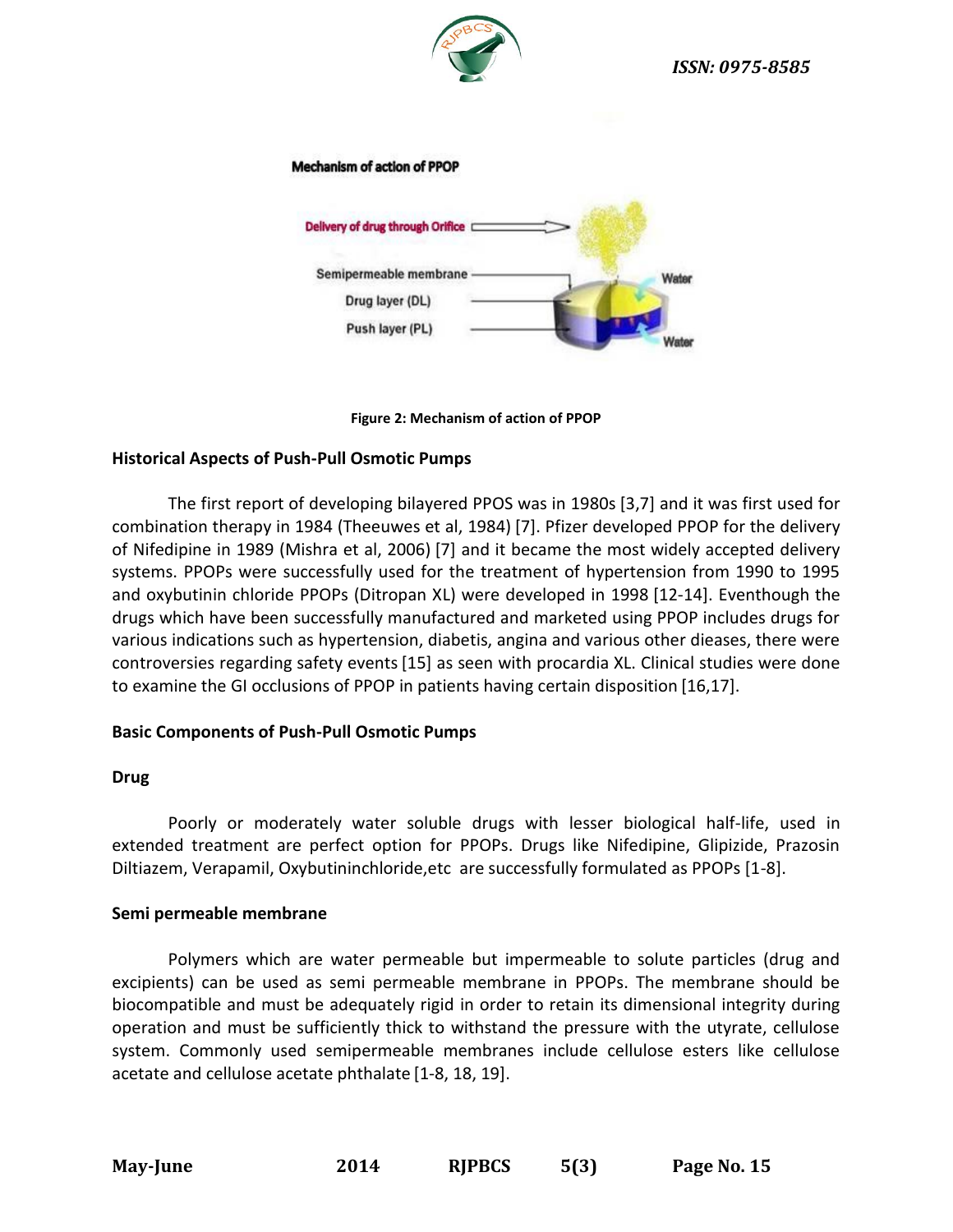

### **Osmotic agent**

Osmotic agents or osmogens are essential components of osmotic pumps, responsible for maintaining an effective concentration gradient through the membrane and act as a driving force for attracting water and help in maintaining an uniform drug distribution in the hydrated system. Commonly used osmotic agents in PPOPs are sodium chloride and potassium chloride [1-8].

### **Wicking agent**

A wicking agent is defined as either swellable or non swellable material that has a tendency to attract water into the network of pores inside the osmotic system. They carry water from outside environment to tablet core surface and results in increased surface area by foming water channel. These materials are able to undergo physisorption with water. Commonly used wicking agents include titanium dioxide, silicon dioxide and ply viny pyrrolidone (PVP) [1-8].

### **Plasticizers**

Plasticizers have a significant role in the formation of coat and maintenance of structure. Plasticizers can increase the working capacity, permeability and flexibility of fluids. They are capable of changing the viscous and elastic nature of nature of the polymers and these changes can affect the polymeric film permeability significantly. Commonly used plasticizer for making low permeabe films polyethylen glycol (PEG) and high permeable are diacetate, Tri ethyl citrate, Diethyl tartarate or Diacetin respectively [21].

# **Pore former**

Pore formers are the agents used for the formation of microporous membrane by leaching of water soluble membrane substrate. Commonly used pore formers include alkaline metal salts like sodium chloride, potassium chloride, poly hyricalcohols and polyvinyl pyrrolidone[1-8].

### **Flux regulators**

Permeability of the fluid can be regulated using flux regulators [1-8]. Hydrophilic flux regulators like PEG (300-600Da), polyalkylene glycol and polyhydric alcohols can be used to increase the flux whereas, hydrophilic flux regulators like diethyl phthalate or dimethoxy phthalate can be used to decrease the flux. Insoluble oxides or insoluble salts, which are considerably impermeable to water, can also be used as flux regulating agents [22].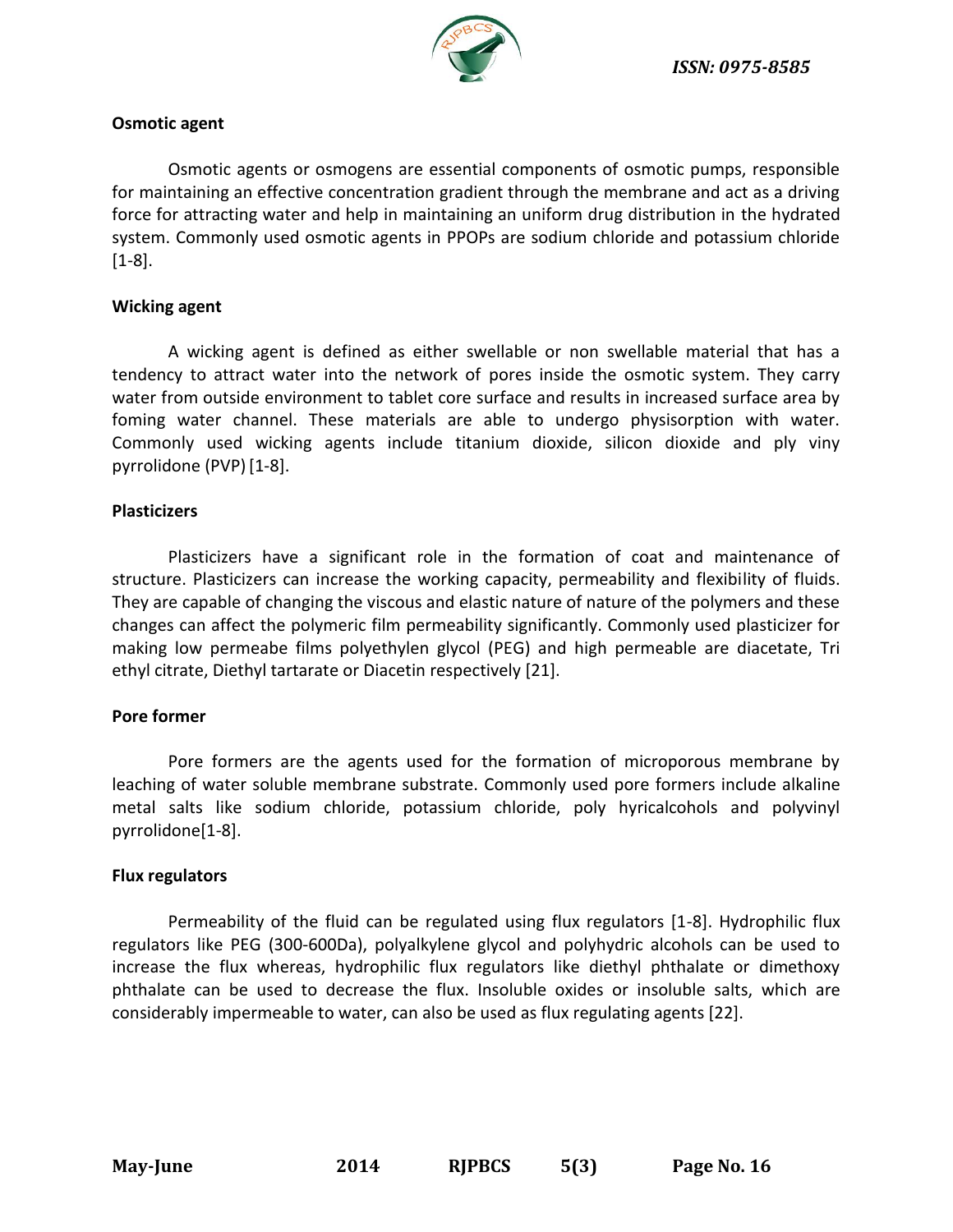

### **Coating solvents**

The role of solvent system is to dissolve or disperse the polymer and other additive and convey them to substrate surface. Inert inorganic and organic solvents that do cause any threats to the core composition and wall are used as coating solvent. They are used to dissolve or disperse the polymer and other additives together to the substrate surface. Less expensive solvents which are free from odour, taste, colour, toxicity and, with a rapid drying rate must be preferred as coating solvents. Commonly use coating solvents include isopropyl alcohol, dichloromethane, methanol, acetone, water and combination of various solvents in specified ratios can be used as coating solvents [22, 23].

# **Push-Pull Osmotic Tablet Preparation**

# **Preparation of tablet core**

Tablet core of PPOPs are prepared using conventional Wet Granulation Process. The required amount of drug layer ingredients and push layer ingredients are primarily sieved trough sieve number 30 and are separately blended except the lubricant. The alcoholic solution of swellable dispersing agent (PEO) is added to drug layer ingredients to form a damp mass. Then it is passed through a sieve number 16 mesh and is dried in hot air oven or fluidized bed drier. The dried granules are then sieved with 22 number sieve and is mixed with lubricants. Push layer granules are also prepared in a similar manner and a coloring agent is added to the push layer inorder to distinguish it from drug layer granules. The composition of drug layer is compressed with a tamping force of 0.5±0.2kN and is finally compressed with 6.0±1.0 kN after the addition of push layer granules. Tablet with the different shapes and size are obtained using the required punches and by varying surface area of the dies [24-29].

# **Coating of bilayer tablets**

Coating solution is prepared by adding acetone solution to plasticizer (PEG) dissolved water solution. To the obtained mixture, cellulose acetate is added and is stirred until a clear solution is formed. Colourants and opacifiers are also added to the above mixture. Hydroxypropyl methyl cellulose is used in coats as polymer film formers or overcoats. Tablets are coated using standard automatic coaters and the coated tablet core is dried overnight at an optimum temperature [1, 2, 6, 7, 8, 24-33].

# **Drilling of orifice:**

The coated tablets are drilled at the face of drug layer. Depending on the required scale different techniques are used for drilling. Orifice can be made using manual-drilling [34, 35], laser-drilling [36], or modified punches, so-called indentation [37, 38].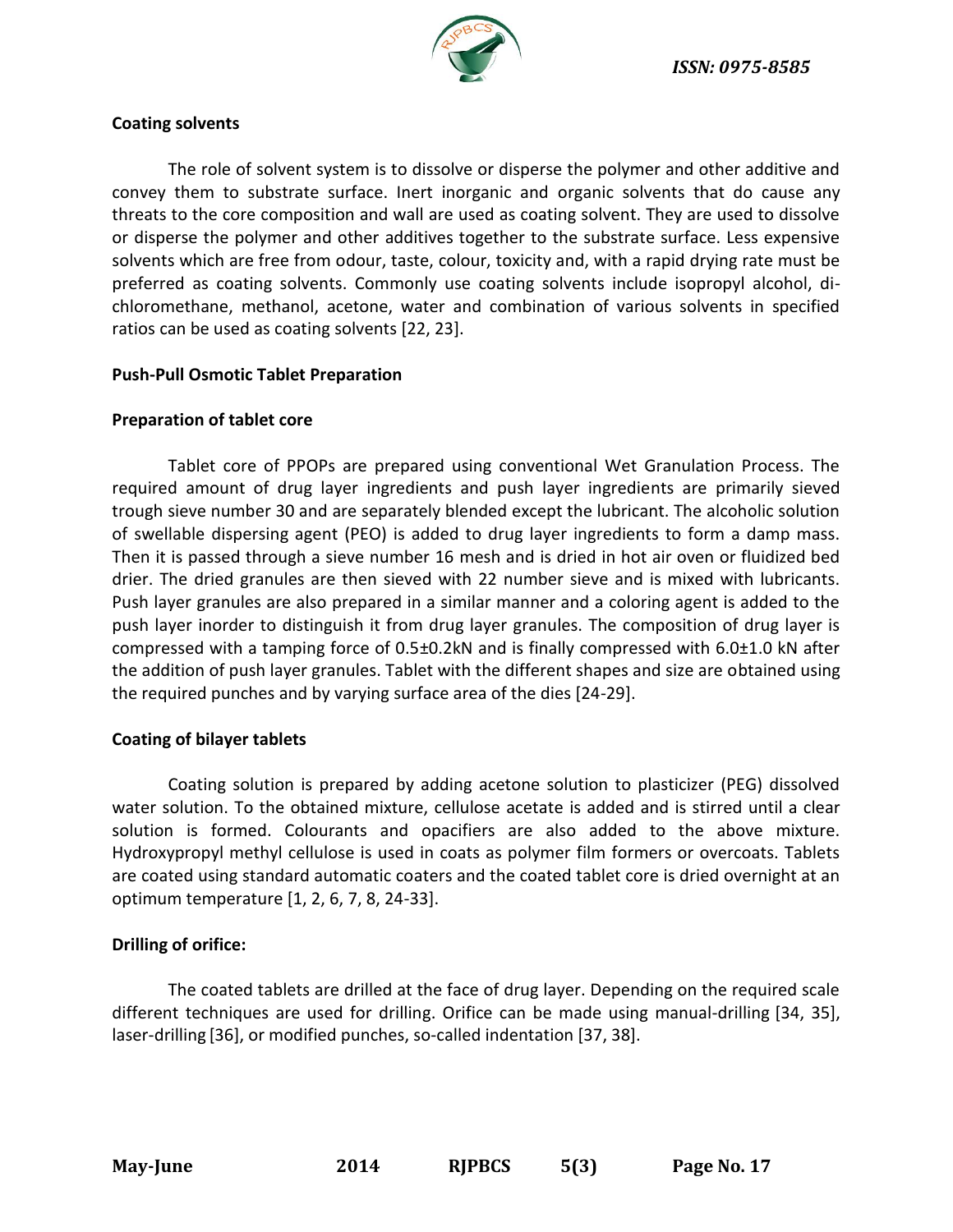

### **Advantages and Disadvantages of PPOPs**

**Advantages**[39-46, 1-8]**:**

- Drugs with high water solubility and low water solubility can be delivered at constant rate.
- Delivery is independent of hydrodynamic condition, (ie); gastro intestinal motility.
- Drug release from system does not depend on GI pH of the environment.
- Drug release from the system is least affected by the presence of food in the GI tract.
- Can decrease the frequency of dosing.
- Delivery can be made delayed or pulsed, if required.
- Higher release rate can be achieved comparing to other diffusion-controlled drug delivery systems.
- Programmed and modulated release can be achieved.
- *In vivo- in vitro* correlation (IVIVC) is obtained at a higher extend.
- Greater success in treating chronic diseases..
- Side effects reduced to an extent.
- Improved patient compliance.
- Delivery rate independent of delivery orifice size within the limit.

**Disadvantage** [1-8, 47-50] **:**

- Controlled coating must be done to prevent the chance of defects in the film, which can result in dumping.
- Chance of gastro intestinal obstruction
- Orifice size is critical
- For making an orifice in the system special equipments are needed.
- Chances of ulcer.
- Cost of production high.

# **Factors Affecting the Release Rate from PPOPs**

The parameters which are to be considered in designing a PPOP are as follows [7]:

- 1. Thickness of the membrane.
- 2. Osmotic pressure.
- 3. Types of membrane and characteristics.
- 4. Solubility.
- 5. Size of drug delivery orifice.
- 6. Wicking agent
- 7. Type and amount of plasticizer.
- 8. Concentration of swellable dispersing agent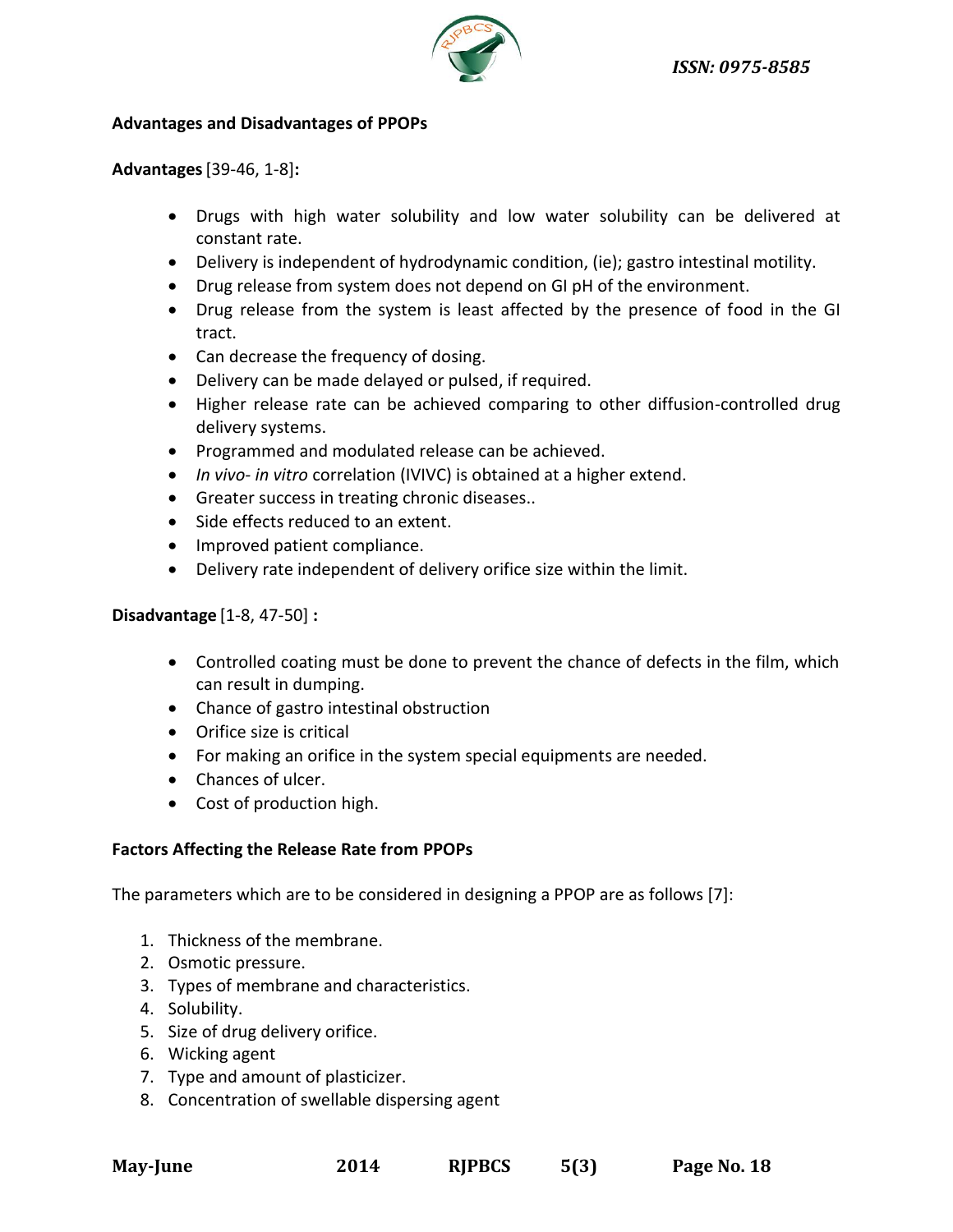

- 9. Tablet Core
- 10. Presence of osmogen in both the drug layer and push layer
- 11. Drug: Polymer ratio and percentage weight gain in coating

# **Thickness of the membrane**

Membrane thickness is an important parameter that controls the rate of penetration of water into the system. With suitable membrane materials, permeability of water into the system can be increased. By varying the thickness and varying the material, the release time of the active ingredients can be varied significantly [24-29].

# **Osmotic pressure**

Osmotic pressure is an important factor that rate controlling factor [7, 24-29]. Atmospheric pressure created by osmogen can controlled the rate of drug release.

$$
F(z) = 1-S/p
$$

Where, S- solubility of the drug, F(z)-release of drug in zero order kinetics, p- density of tablet core

Van't Hoff equation shows the relation between osmotic pressure and molar concentration of the solute in the solution:-

 $\pi$  = CRT

Where, x- osmotic pressure of solution, C- molar concentration of solute in the solution, R-Universal gas constant, T- Absolute temperature

# **Type of membrane and characteristics**

Drug release from the osmotic system does not depend on the intestinal pH, position and intensity of agitation of GI tract to a large extend due to the presence of selective water permeable and as dissolution of drug core is separated from the gut environment. By adding plasticizers and hydrophilic flux regulators to polymers, membrane permeability can be increased. Plasticizers can increase the diffusion coefficient of water and hydrophilic flux regulators the sorption rate of water. Polyethylene glycols grades 300, 400, 600, 1500, 4000, and 6000(Ramakrishna, 2001) are generally used as hydrophilic flux [24-29,51].

# **Solubility**

Solubility of the solute plays significant role in drug release rate [24-29]. Drugs which are poorly soluble and moderately soluble are the ideal candidates for PPOPs. For the delivery of drugs with poor solubility as suspension, swellable polymers and dispersing agents are added [52]. Solubility can also be modified by varying compression force of the tablet with drug and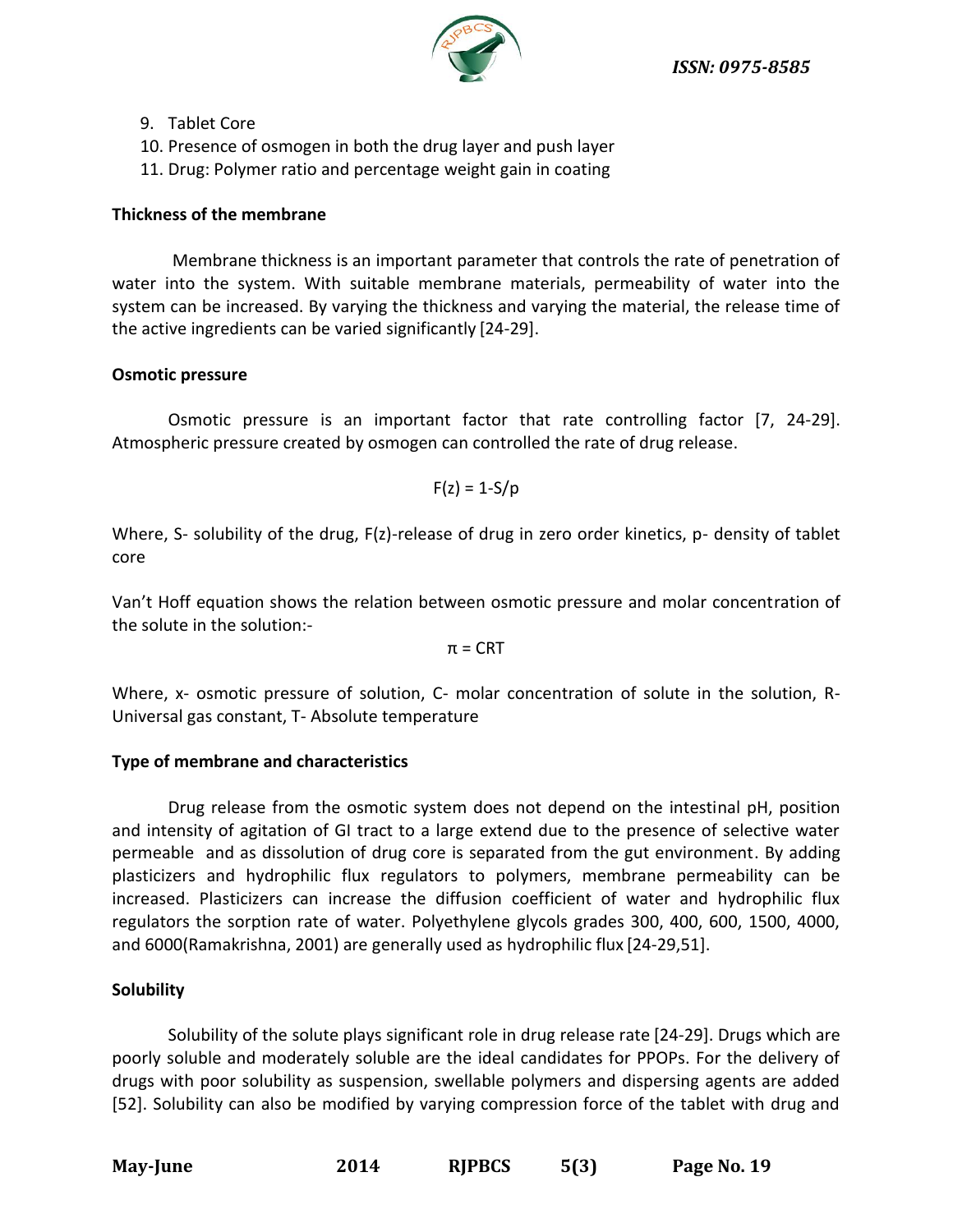

excipients [53]. For example, compression along with cyclodextrin can enhance drug solubility [54]. Use of alternative salt forms of the drug, solubility can be modified to an extend [55].

# **Size of the delivery orifice**

Orifice with optimum size must be drilled to achieve control over the drug release and for achieving zero-order delivery rate. Inorder to minimize the diffusion of solute through the orifice and to reduce hydrostatic pressure balance, its size must be smaller than the maximum range. Higher hydrostatic pressure may deform the delivery system and results in unpredictable drug release. There is no much influence of orifice diameter on release of drug in the size range between 0.5 to 1 mm diameters[25-29].

# **Wicking agent:**

Wicking agent are used to increase the contact surface area by carrying water to surfaces inside the tablet core , and resulting formation of channels or network of increased surface area. Wicking agents in the PPOPs help to increase rate of release of drug through the orifice [29].

# **Type and amount of plasticizer**

Hard and brittle polymers can be made soft, more flexible & their resistantance to mechanical stress can be increased using plasticizer. Plasticizer can affect the viscous-elastic behavior of polymers and increase the permeability of the polymeric film. Water soluble plasticizers like PEG, HPMC, etc are used for creating a rapidly porous structure [56-58].

### **Concentration of swellable dispersing agent**

An appropriate concentration of swellable dispersing agent (PEO) will results in the increase of drug release rate and release of the drug in a zero-order release profile [24].

# **Tablet Core**

The tablet core composition has a significant role in drug release. The drug load, type and amount of PEO used, amount of sodium chloride used, and the drug layer is to swellable layer mass ratio includes core composition. Molecular weight of PEO in drug layer can significantly influence the rate of dug release. Drug loading and osmotic agent proportion has also affected on 24 hour release of the drug [25-28].

### **Presence of osmogen in both the Drug layer and Push layer**

The PPOPs with different ratios of sodium chloride in both the drug layer and push layer are able to release 80 % of drug in a controlled manner upto 24 hours, whereas, the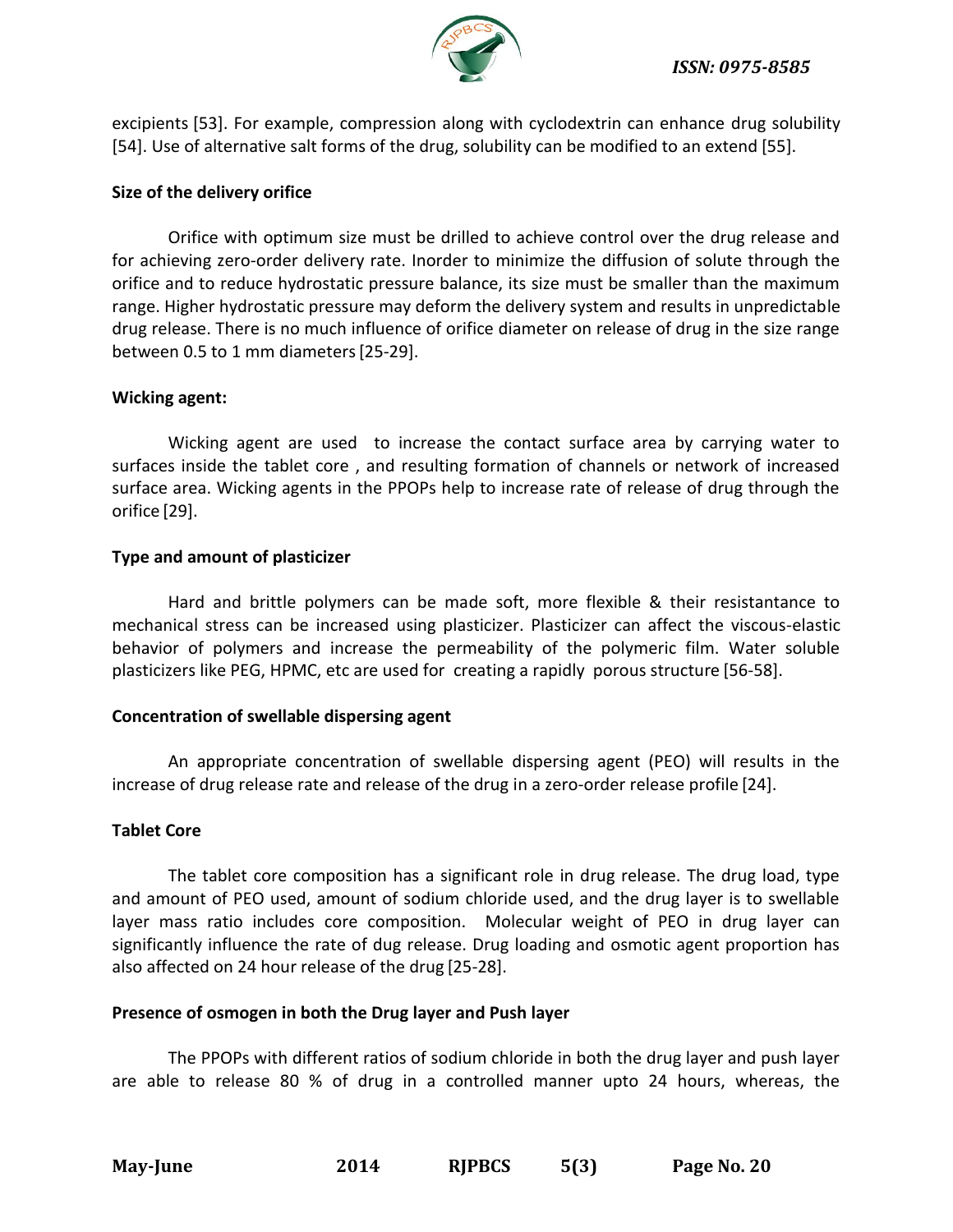

formulations with osmotic agents only in push layer can release, less than 80 % of the drug in 24 hours. Granules with best flow properties are use for optimization of formulation [24].

# **Drug: Polymer ratio and percentage weight gain in coating**

Drug: polymer ratio and percentage weight gain in coating has direct influence on release rate in PPOPs. Almost 50% of drug is not released in PPOPs with 20% weight gain in 24 hours. A zero-order release of more than 80% of drug can be seen in formulations with 10% weight gain and 1:1 ratio of Drug: PEO in 24 hours with regression coefficient of 0.98 [24].

# **Commercially available Push-Pull Osmotic Tablets and their Components**

# **Commercially available Push-Pull Osmotic Tablets:**

Table (1) shows the list of commercially available PPOPs and general details.

| S.No. | Trade name         | <b>Active</b> | <b>PPOP doses</b> | Half-life   | <b>Use</b>                             | <b>Manufacturer</b>          |
|-------|--------------------|---------------|-------------------|-------------|----------------------------------------|------------------------------|
|       |                    | ingredient    | available(mg)     | (hours)     |                                        |                              |
|       |                    |               |                   |             | Treatment of hyperglycemia in patients |                              |
|       | Glucotrol XL       | Glipizide     | 5,10              | $2 - 5$     | with non-insulin dependent diabetis    | Pfizer                       |
| 2.    | Ditropan XL        | Oxybutinin    | 5,10              | 12.4-13.2   | Once a day treatment of overactive     | Janssen                      |
|       |                    | chloride      |                   |             | bladder with symptoms of urge urinary  | Pharmaceuticals              |
|       |                    |               |                   |             | incontinuance, urgency and frequency   |                              |
| 3.    | Alpress LP         | Prazosin      | $2.5 - 5$         | $2 - 3$     | Treatment of hypertension              | Pfizer                       |
| 4.    | Cardura XI         | Doxazosin     | 4,8               | 22          | Treatment of hypertension              | Pfizer                       |
| 5.    | Covera HS          | Verapamil     | 180,240           | $2.8 - 7.4$ | Treatment of hypertension and angina   | <b>GD Searle LLC</b>         |
| 6.    | <b>Dynacirc CR</b> | Isradipine    | 5,10              | 8           | Treatment of hypertension              | <b>Glaxo Smith Kline LLC</b> |
| 7.    |                    |               |                   |             | Treatment of high blood pressure and   |                              |
|       | Procardia XL       | Nifedipine    | 30,60,90          |             | chest pain(angina)                     | Pfizer                       |

### **Table (1): Commercially available PPOPs**

# **Excipients used in commercially available PPOPs**

Excipients used in PPOPs can be categorized based on following components:

- Drug layer components
- Push layer components
- Coating components

# **Drug layer components**

Table (2) shows the list various excipients used in Drug layer of various PPOPs.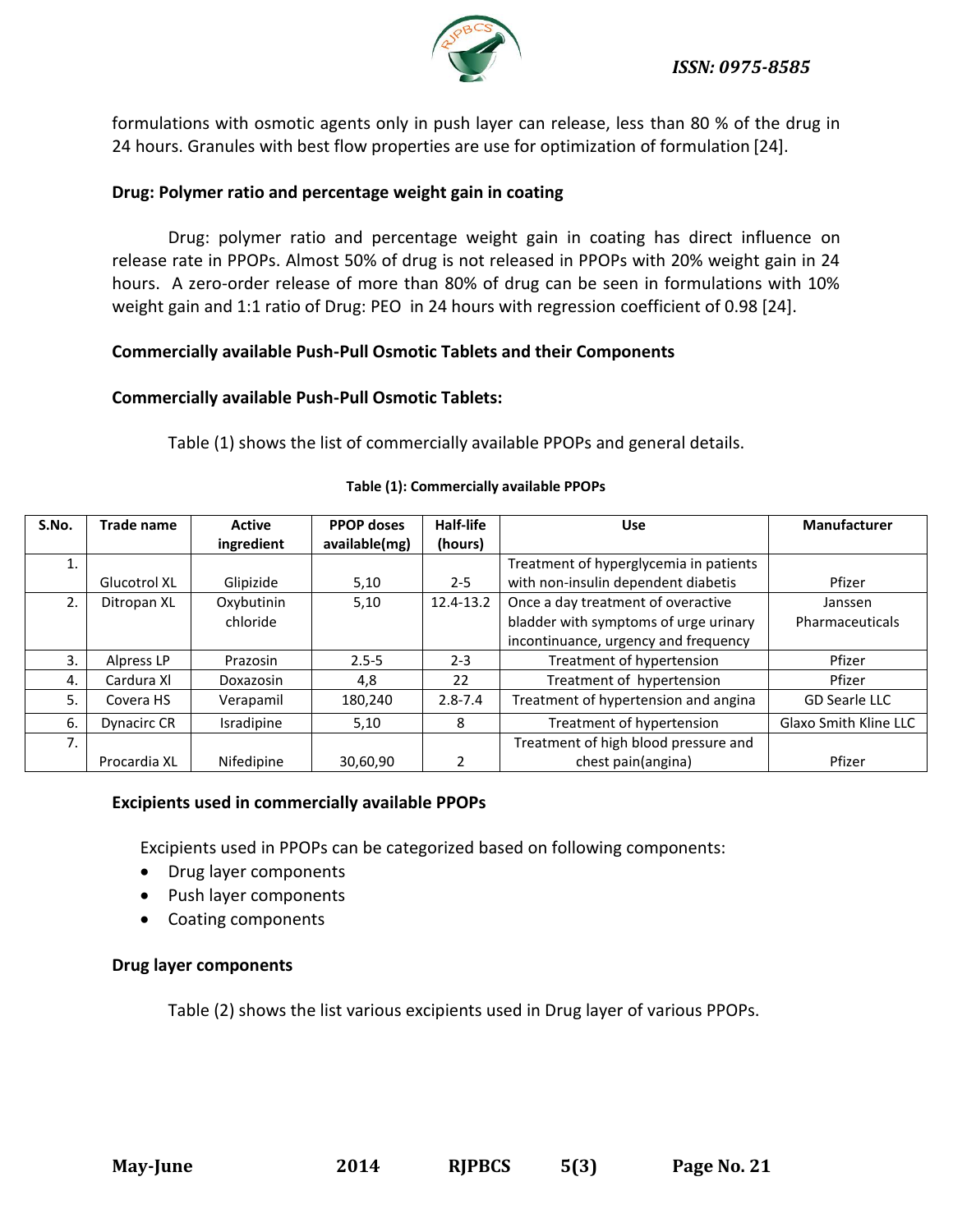

#### **Table (2): Drug layer components**

| SI.No | <b>Drug</b>                   | <b>Swellable</b><br>dispersing<br>agent/Binder  | <b>Osmotic</b><br>agent | <b>Wicking</b><br>agent | <b>Sustained release</b><br>swellable polymer | <b>Lubricant</b> | <b>Stabilizer</b> | <b>Antioxidant</b>                     |
|-------|-------------------------------|-------------------------------------------------|-------------------------|-------------------------|-----------------------------------------------|------------------|-------------------|----------------------------------------|
| 1.    | <b>Glucotrol XL</b><br>$[59]$ | <b>PEO</b>                                      | <b>NaCl</b>             | TiO <sub>2</sub>        | Hypromellose                                  | MgSt             |                   |                                        |
| 2.    | Ditropan XL<br>[60]           | PEO                                             | <b>NaCl</b>             | TiO <sub>2</sub>        | Hypromellose                                  | MgSt             | Polysorbate 80    | BHT(Butyl-<br>ated hydroxy<br>toluene) |
| 3.    | Alpress LP<br>$[61]$          | <b>PEO</b>                                      | <b>NaCl</b>             | TiO <sub>2</sub>        | Hypromellose                                  | MgSt             |                   |                                        |
| 4.    | Cardura XI<br>$[62]$          | PEO                                             | NaCl                    | TiO <sub>2</sub>        | Hypromellose                                  | MgSt             |                   |                                        |
| 5.    | Covera HS<br>$[63]$           | PEO/<br>Povidone/<br>Hydroxy<br>ethyl cellulose | <b>NaCl</b>             | TiO <sub>2</sub>        | Hypromellose                                  | MgSt             | Polysorbate 80    | <b>BHT</b>                             |
| 6.    | Dynacirc CR<br>[64]           | <b>PEO</b>                                      | <b>NaCl</b>             | TiO <sub>2</sub>        | Hypromellose<br>(or) HPMC                     | MgSt             | Polysorbate 80    |                                        |
| 7.    | Procardia XL<br>[65]          | PEO                                             | <b>NaCl</b>             | TiO <sub>2</sub>        | Hypromellose<br>(or) HPMC                     | MgSt             |                   |                                        |

# **Push layer Components:**

Table (3) shows the list of excipients used in the Push layer of various PPOPs.

#### **Table (3): Push layer Components**

| SI.No | <b>Drug</b>  | <b>Swellable</b>  | <b>Osmotic</b> | <b>Sustained release</b> | <b>Wicking</b>   | <b>Lubricant</b> | Colourant    |
|-------|--------------|-------------------|----------------|--------------------------|------------------|------------------|--------------|
|       |              | dispersing agent/ | agent          | swellable                | agent            |                  |              |
|       |              | <b>Binder</b>     |                | polymer                  |                  |                  |              |
| 1.    | Glucotrol XL | <b>PEO</b>        | <b>NaCl</b>    | Hypromellose             | TiO <sub>2</sub> | MgSt             | Red ferric   |
|       | [59]         |                   |                |                          |                  |                  | oxide        |
| 2.    | Ditropan XL  |                   |                |                          |                  |                  | Synthetic    |
|       | [60]         | <b>PEO</b>        | <b>NaCl</b>    | Hypromellose             | TiO <sub>2</sub> | MgSt             | iron oxide   |
| 3.    | Alpress LP   |                   |                |                          |                  |                  |              |
|       | [61]         | <b>PEO</b>        | <b>NaCl</b>    | Hypromellose             | TiO <sub>2</sub> | MgSt             | Ferric oxide |
| 4.    | Cardura XI   |                   |                |                          |                  |                  | Red ferric   |
|       | $[62]$       | <b>PEO</b>        | <b>NaCl</b>    | Hypromellose             | TiO <sub>2</sub> | MgSt             | oxide        |
| 5.    | Covera HS    | PEO/              |                |                          |                  |                  |              |
|       | [63]         | Povidone/         | <b>NaCl</b>    | Hypromellose             | TiO <sub>2</sub> | MgSt             |              |
|       |              | Hydroxy           |                |                          |                  |                  |              |
|       |              | ethyl cellulose   |                |                          |                  |                  |              |
| 6.    | Dynacirc CR  | PEO               | <b>NaCl</b>    | Hypromelose              | TiO <sub>2</sub> | MgSt             | Red ferric   |
|       | [64]         |                   |                | (or) HPMC                |                  |                  | oxide        |
|       |              |                   |                |                          |                  |                  |              |
| 7.    | Procardia XL | <b>PEO</b>        | <b>NaCl</b>    | Hypromellose             | TiO <sub>2</sub> | MgSt             | Red ferric   |
|       | [65]         |                   |                | (or) HPMC                |                  |                  | oxide        |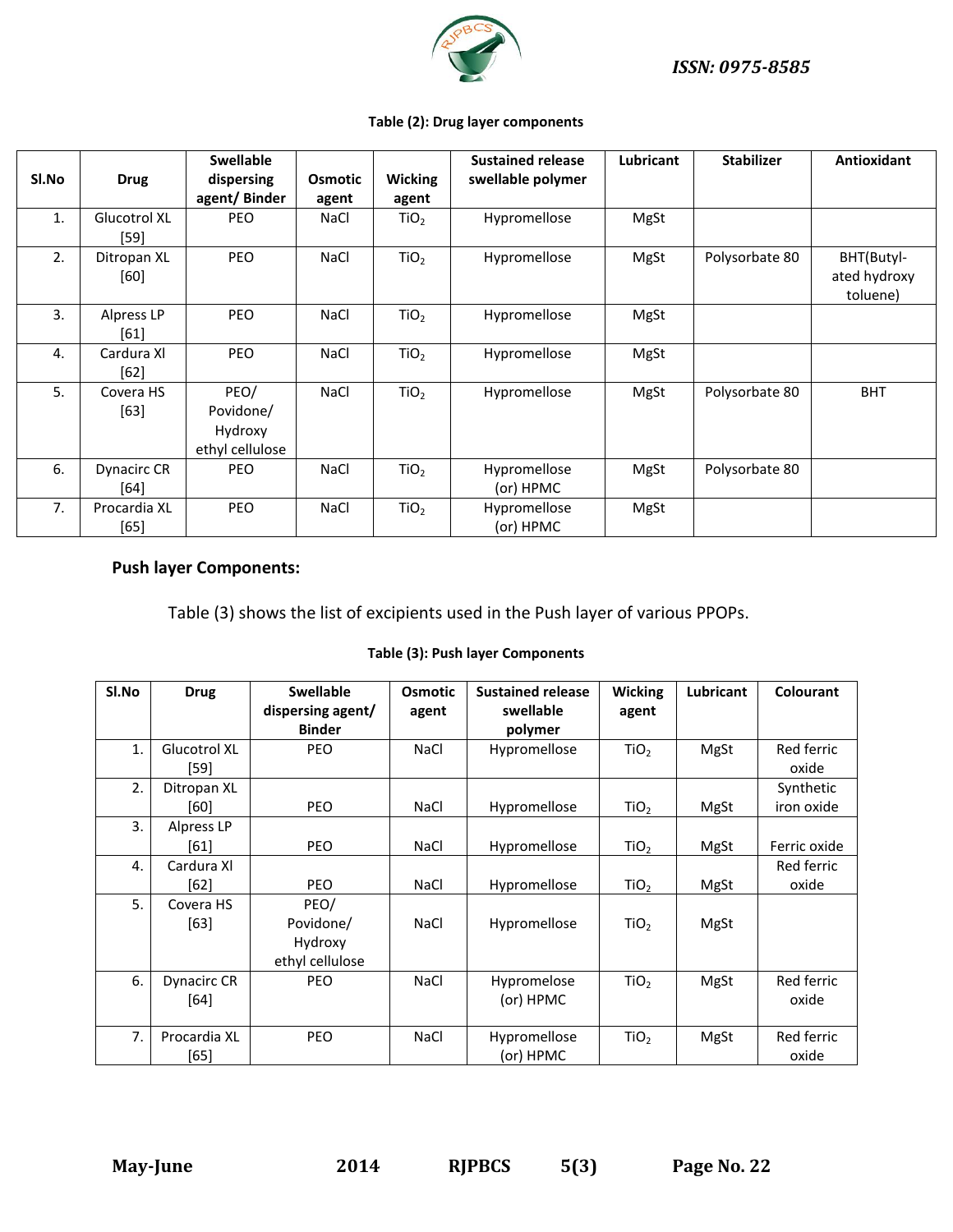*ISSN: 0975-8585*



### **Coating components:**

Table (4) shows the list of components used in coating layer various PPOPs.

| Sl.No | Drug              | <b>Flux regulators</b> | <b>Plasticizer</b>  | <b>Film overcoats</b>     | <b>Colourants</b>   |
|-------|-------------------|------------------------|---------------------|---------------------------|---------------------|
| 1.    | Glucotrol XL [59] | <b>PEG</b>             |                     | Hypromellose              | Opadry colourants   |
| 2.    | Ditropan XL [60]  | <b>PEG</b>             |                     | Hypromellose              |                     |
| 3.    | Alpress LP [61]   | <b>PEG</b>             |                     | Hypromellose              |                     |
| 4.    | Cardura XI [62]   |                        | Macrogol            | Hypromellose              | Black iron oxide    |
| 5.    | Covera HS [63]    | <b>PEG</b>             |                     | Hypromellose              | Blackiron oxide     |
| 6.    | Dynacirc CR [64]  | <b>PEG</b>             | Propylene<br>glycol | Hypromellose<br>(or) HPMC | Yellow ferric oxide |
| 7.    |                   | <b>PEG</b>             |                     | Hypromellose              |                     |
|       | Procardia XL [65] |                        |                     | (or) HPMC                 |                     |

#### **Table (4): Coating components**

#### **CONCLUSIONS**

Push-pull osmotic pump tablets have been used successively as a significant controlled drug delivery system for the past two decades. PPOS are used as a drug delivery technology to show reduction in the food interaction, which is usually observed in the case of poorly soluble drug substances, enables a once-a-day administration and hence improves treatment tolerability as well as patient compliance. PPOP is advantages over EOP, as it can deliver both poorly water soluble and water soluble drugs at a constant rate. Even with safety concerns and enormous developments in the Novel Delivery systems, PPOPs have been successfully manufactured and marketed to deliver drugs for various indications, such as hypertension, angina, hyperglycemia, for once a day treatment of over active bladder and asthma.

### **REFERENCES**

- [1] Kumar P, Singh S, Rajnikanth PS, Mishra B. J Phar Res 2006; 5: 34-45.
- [2] Gadwal Piyush, Rudrawal Pankaj, Ahamad Dabeer and Ahmed Ayaj. Int J Pharm Life Sci 2010; 1(6):302-312.
- [3] Brahma P Gupta, Navneet Thakur, Nishi P Jain, Jitendra Banweer, Surendra Jain. J Pharm Pharm Sci 2010; 13 (3): 571 – 588
- [4] Stuti Gupta, Ravindra Pal Singh, Rohitashva Sharma, Renu Kalyanwat and Priyanka Lokwani. IJCP 2011; 02 (06): 1-8**.**
- [5] Vincent Malaterre, Joerg Ogorka, Nicoletta Loggia , Robert Gurny. European Journal of Pharmaceutics and Biopharmaceutics 2009; 73: 311–323**.**
- [6] Nitika Ahuja, Vikash Kumar, Permender Rathee. The Pharma J 2012; 1 (7): 116-124**.**
- [7] Tanmoy Ghosh, Amitava Ghosh. J App Pharm Sci 2011; 01 (02): 38-49**.**
- [8] Thakor RS, Majmudar FD, Patel JK and Rajaput GC. J Pharm Res 2010; 3 (4) : 771-775
- [9] Theeuwes F. J Pharm Sci 1975; 64: 1987-1991.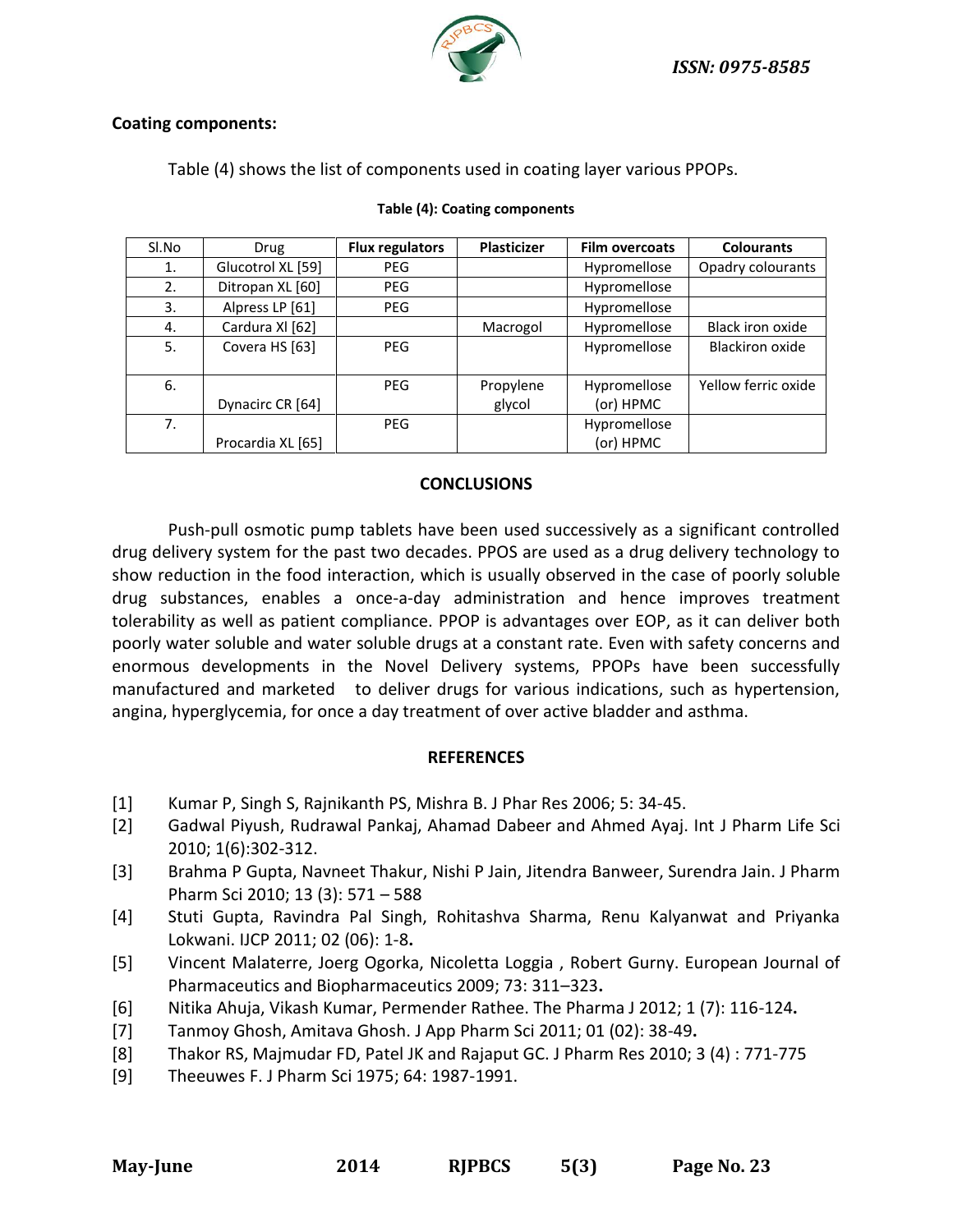# *ISSN: 0975-8585*



- [10] Theeuwes F, Swanson D, Wong P, Bonsen P, Place V, Heimlich K, Kwan KC. J Pharm Sci 1983; 72: 253-258.
- [11] Abrahamsson B, Alpsten M, Bake B, Jonsson UE, Eriksson- Lepkowska M and Larsson A. J Control Rel 1998; 52: 301-310.
- [12] Weintraub M, Horn JH, Krakoff L, Vetrovec G. Hosp Form 1990; 25: 10–14.
- [13] Elliott HL, Meredith PA. Nifedipine gits, Lancet 1993; 341 (8840): 306.
- [14] Ruilope LM. Blood Press 2002; 11 (2) : 106–109
- [15] Bass DM, Prevo M, Waxman DS. Drug Saf 2002; 25 (14): 1021–1033.
- [16] Prisant LM, Carr AA, Bottini PB, Kaesemeyer WH. Arch Int Med 1991; 151 (9): 1868– 1869.
- [17] Kwon HY, Scott RL, Mulloy JP. Abdom Imag 1996; 21 (2): 142–144.
- [18] Swanson DR, Barclay BL, Wong PS, Theeuwes F. American J Med 1987; 83 (Suppl. 6B): 3– 9.
- [19] Rose S, Nelson JF. Aust J Exp Biol 1955; 33 : 415.
- [20] Jensen JL, Appel LE, Clair JH, Zentner GM. J Pharm Sci 1995; 84(5) : 530-533.
- [21] Srikonda Sastry, Kotamraj Phanidhar, Barclay Brian. Osmotic controlled drug delivery system, in Li Xiaoling, Jasti Bhaskara R (eds), Design of controlled release drug delivery systems, McGraw-Hill Companies, INC, New York 2006: 203- 229.
- [22] Higuchi T, Leeper HM. Improved osmotic dispenser employing magnesium sulfate and magnesium chloride. US Patent 1973: No. 3,760,804.
- [23] Martin W. and Bodmeier R. Pharm Dev Tech 2001; 6 (3) : 325– 331.
- [24] Adarsh Shah, Viral Shah and Upadhyay UM. IJPSR 2012; 3(9): 3211-3218.
- [25] Malaterre V, Metz H, Mäder K, Gurny R, Loggia N. Influence of the hydration kinetics and the viscosity balance on the drug release performance of push–pull osmotic systems. In: 35th CRS Annual Meeting 2008.
- [26] Malaterre V, Metz H, Ogorka J, Gurny R, Loggia N, Mäder. J Control Rel 2009; 133: 31– 36.
- [27] Malaterre V, Ogorka J, Gurny R, Loggia N. Drug Dev Ind Pharm 2009; 35 (4): 433–439.
- [28] Wichan Ketjinda, Nuttanan Sinchaipanid, Pichet Limsuwan, Hans Leuenberger, and Ampol Mitrevej. AAPS PharmSciTech 2011; 12 (1) :132-140
- [29] Rajeshri Wakode And Amrita Bajaj. Int J Pharma Bio Sci 2010; 1 (4): 44-57.
- [30] Ayer A, Christopher CA, Guinta DR, Gupta SK, Hamel LG, Hatamkhany Z, Lam LC, Saks SR, Shivanand P, Weyers RG, Wright JD. Alza Corp. Methods and devices for providing prolonged drug therapy. W.O. Patent 1999/9962496, December 9, 1999.
- [31] Cruz E, Li SX, Pollock BJ, Ruhlmann GC, Garcia C, Wong AM, Hamel LG, Alza Corp. OROS push-stick for controlled delivery of active agents. W.O. Patent 2005/030166, April 7, 2005.
- [32] Dong LC, Pollock-Dove C, Han J, Alza Corp. Composition and method for enhancing bioavailability, W.O. Patent 2005/051358, May 9, 2005.
- [33] Modi NB, Gupta SK, Davar N, Seroff SM, Alza Corp. Osmotic dosage forms for controlled delivery of alprazolam. W.O. Patent 2005/030180, April 7, 2005.
- [34] Theeuwes F, Swanson D, Wong P, Bonsen P, Place V, Heimlich K, Kwan KC. J Pharm Sci 1983; 72(3): 253-258.
- [35] Ozdemir N and Sahin J. Int J Pharm 1997; 158 (1): 91-97.